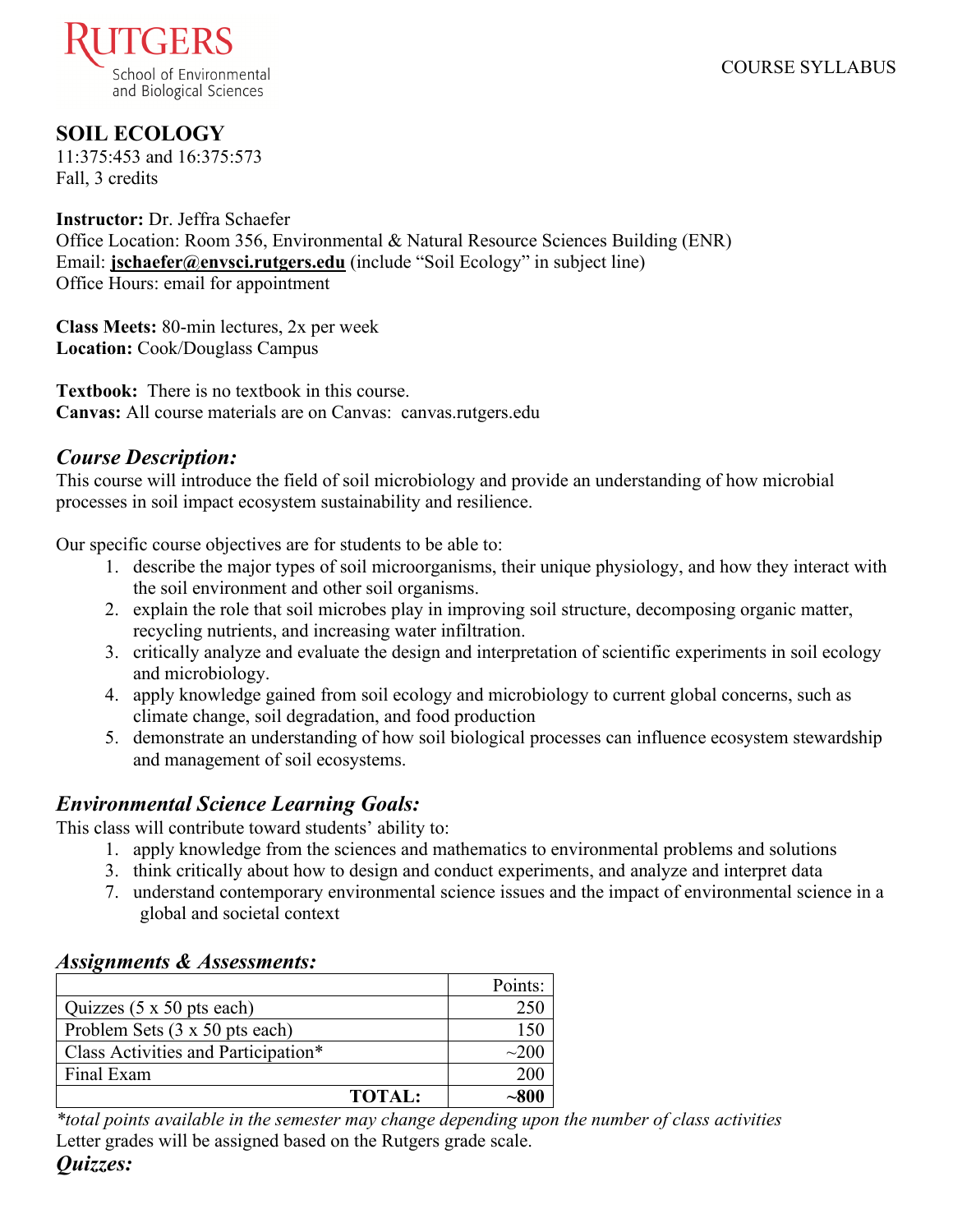

There will be 5 quizzes throughout the semester (in lieu of mid-term exams), averaging every two weeks. All Quizzes will take place on **Fridays** on Canvas. Each quiz will be cumulative and composed of multiple-choice and short answer/fill-in-the blank. Each student will have 20 minutes to complete the quiz (please email me if accommodations are needed). One make-up quiz will be allowed for 50% credit without a university approved excuse.

# *Problem Sets (11:375:453 only):*

Problem Sets will focus primarily on topics covered recently (current and previous week's material), it may also include content from the beginning of the semester. Assigned Problem Sets should be submitted on Canvas on **Friday**. A rubric is provided for short-answer questions on Canvas. Late problem sets will be accepted through the next Sunday (2 days later) for 50% credit. Extended time (>2 days) will not be accommodated without a university-approved excuse.

## *Critical Reviews (16:375:573 only):*

Graduate students are expected to attend one scientific seminar (virtual is fine) and read two primary research articles in fields related to topics covered in this course. Approved list of seminars and research articles will be provided on Canvas. Students will write a critical review article for each – details are provided on Canvas. Each Critical Review is worth 50 points and will be in lieu of Problem Sets. Due dates for each paper are posted on Canvas. Each critical review paper can be written in any order but students should plan ahead which seminars they wish to attend – these are planned in advance and posted online. If extra time is needed due to cancellation or rescheduling of seminars, contact the instructor.

# *Discussion and Activities:*

A variety of in-class and online activities will be incorporated throughout the semester. These will include Polls/Quizzes, Jigsaw, discussion questions, and a variety of problem-solving and critical-thinking activities. Reading quizzes are assigned each week to test your understanding of the assigned material. You have two attempts at each Reading Quiz only the highest score will count toward your Participation grade. Exit tickets are assigned after Thursday's lecture to assess student learning and allow students to ask questions about the material. Exit tickets will include: Muddiest Point, Summarizing the Big Ideas, and Writing Test Questions. Other assignments and discussion questions will be assigned occasionally to promote class engagement.

# *Final Exam:*

The final exam will be cumulative and have a similar format as the quizzes. Students should prepare for the final exam by reviewing quizzes, problem sets, discussion questions, in addition to course material.

# *Late Assignments and Make-Ups:*

Meeting deadlines and completing assignments on time are important parts of this class. Problem Sets can be turned in the immediate Sunday (2 days late) for 50% credit, if extra time is needed. Additional time will not be accommodated. Students can request one make-up quiz for 50% credit. Other assignments and in-class activities must be completed on-time and will not be accepted late. Exceptions to this policy will be made only for students with a University-approved excuse or prior approval by the instructor. Students must give instructor *one-month* advanced notice for any expected absences from exam/quiz days – contact professor immediately to schedule the quiz or exam. Contact Dean of Students if you have missed course assignments due to illness or other University approved reason.

*Absence Policy:*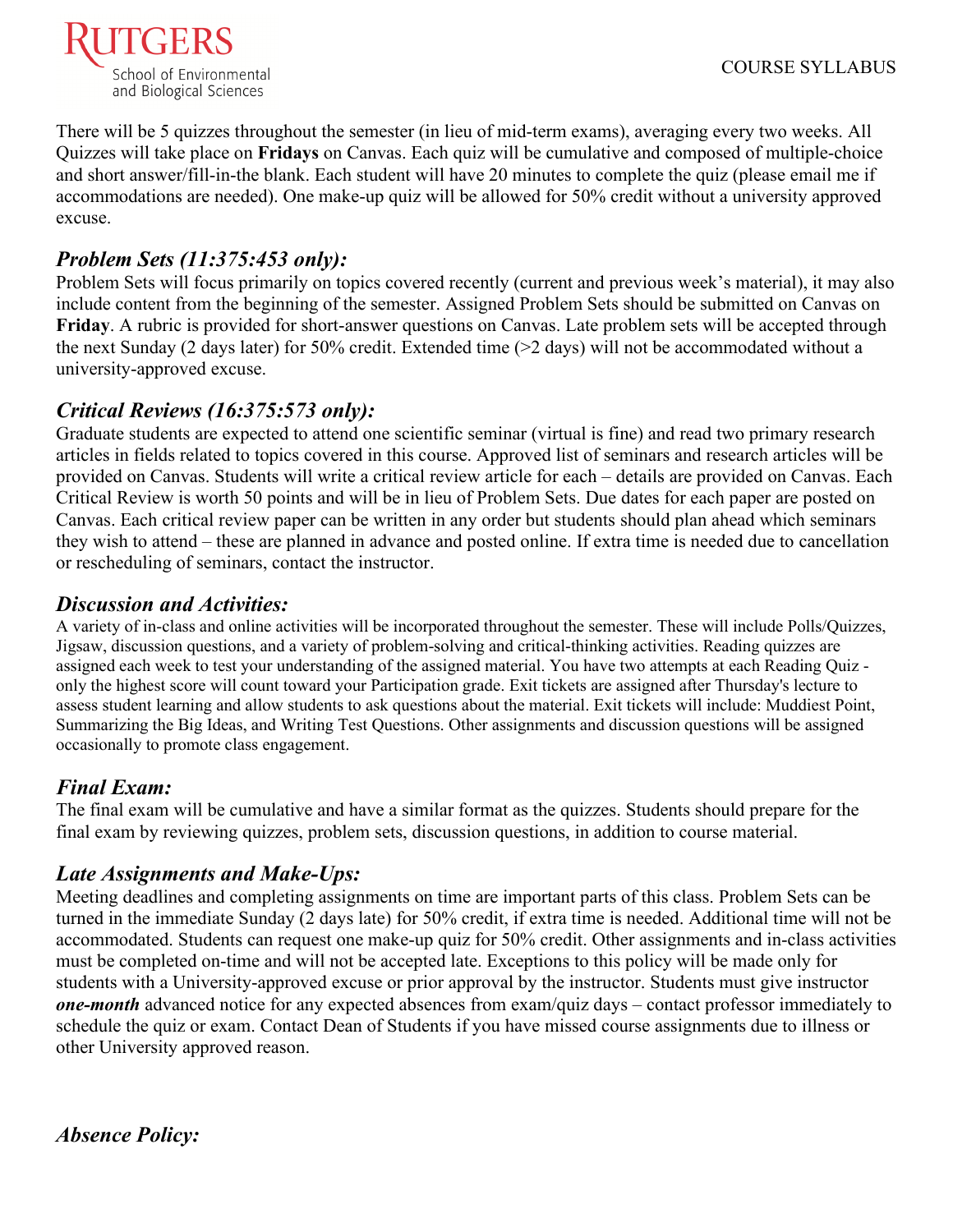

Attendance will be collected at the beginning of each class. Students are expected to attend all classes on-time. Tardiness will be considered as absent, although students are welcome to attend class even if late.

Students may not "sign-in" other classmates on the attendance sheet.

If you miss a class, you are responsible for all materials, including announcements. I recommend exchanging email addresses with at least 2-3 other students to ensure that you can acquire any missed information.

If you expect to miss one or two classes, please use the University absence reporting website https://sims.rutgers.edu/ssra/ to indicate the date and reason for your absence. An email is automatically sent to me.

### *Course Schedule***:**

Tentative course schedule is included in this syllabus. Check Canvas course website regularly for any changes.

## *Accommodations for Students with Disabilities:*

Students with a disability: please see me immediately so that we may make any necessary arrangements to support a successful learning experience. For more information, please follow the procedures outlined at <https://ods.rutgers.edu/>. Full policies and procedures are at<https://ods.rutgers.edu/>

# *Academic Integrity:*

Cheating will be taken very seriously in this class. Homework are all individual assignments and must be written in your own words. All suspected cases of cheating will be automatically referred to the Office of Judicial Affairs, and we will recommend penalties appropriate to the gravity of the infraction. The university's policy on Academic Integrity is available at [http://academicintegrity.rutgers.edu/academic-](http://academicintegrity.rutgers.edu/academic-integrity-policy)

[integrity-policy.](http://academicintegrity.rutgers.edu/academic-integrity-policy) The principles of academic integrity require that a student:

- properly acknowledge and cite all use of the ideas, results, or words of others.
- properly acknowledge all contributors to a given piece of work.
- make sure that all work submitted as his or her own in a course or other academic activity is produced without the aid of impermissible materials or impermissible collaboration.
- obtain all data or results by ethical means and report them accurately without suppressing any results inconsistent with his or her interpretation or conclusions.
- treat all other students in an ethical manner, respecting their integrity and right to pursue their educational goals without interference. This requires that a student neither facilitate academic dishonesty by others nor obstruct their academic progress.

uphold the canons of the ethical or professional code of the profession for which he or she is preparing. Adherence to these principles is necessary in order to ensure that

- everyone is given proper credit for his or her ideas, words, results, and other scholarly accomplishments.
- all student work is fairly evaluated and no student has an inappropriate advantage over others.
- the academic and ethical development of all students is fostered.
- the reputation of the University for integrity in its teaching, research, and scholarship is maintained and enhanced.

Failure to uphold these principles of academic integrity threatens both the reputation of the University and the value of the degrees awarded to its students. Every member of the University community therefore bears a responsibility for ensuring that the highest standards of academic integrity are upheld.

# *Student Wellness Services:*

[Just In Case Web App](http://m.appcreatorpro.com/m/rutgers/fda9f59ca5/fda9f59ca5.html) http://codu.co/cee05e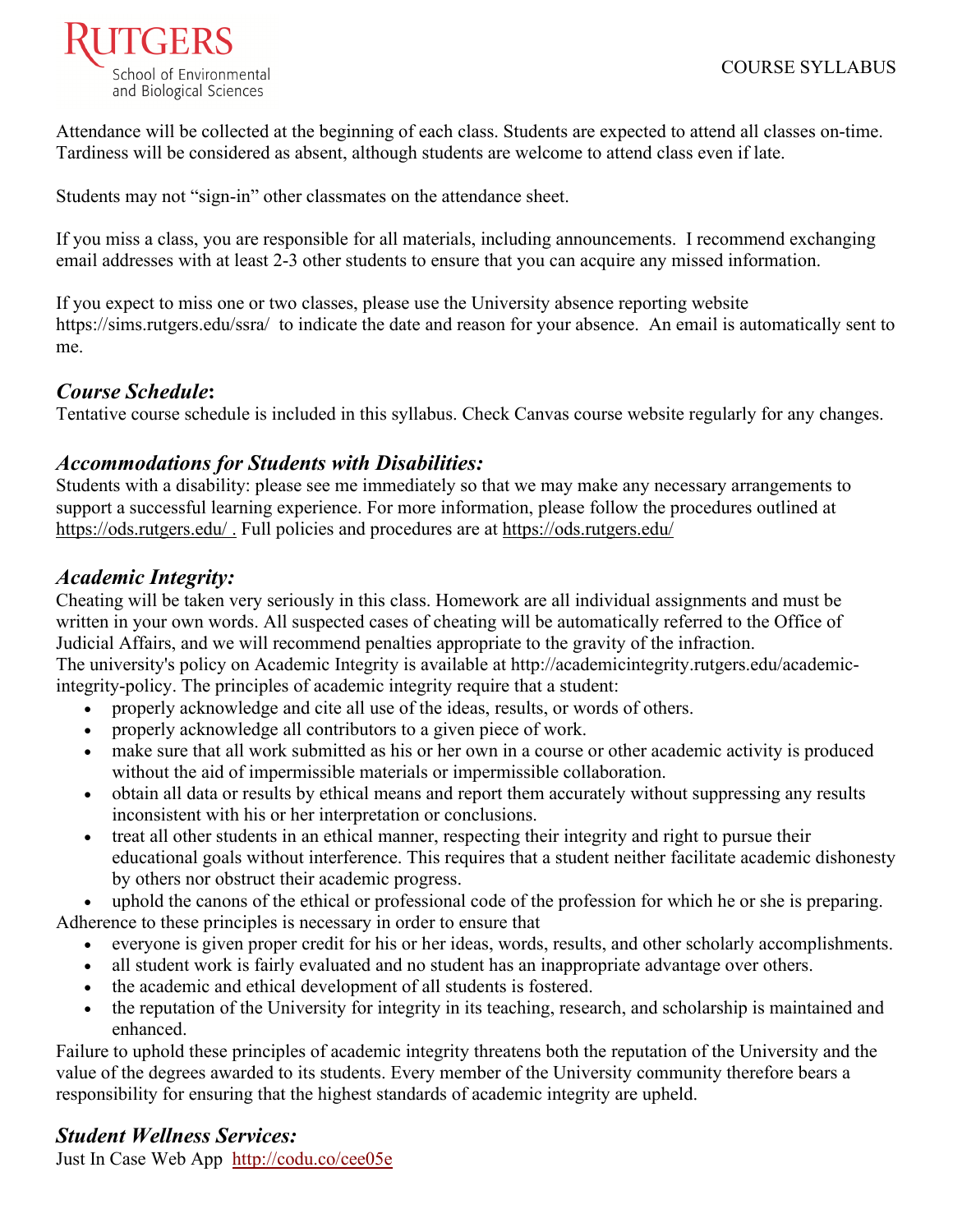

Access helpful mental health information and resources for yourself or a friend in a mental health crisis on your smartphone or tablet and easily contact CAPS or RUPD.

#### Counseling, ADAP & Psychiatric Services (CAPS)

(848) 932-7884 / 17 Senior Street, New Brunswick, NJ 08901/ [www.rhscaps.rutgers.edu/](http://www.rhscaps.rutgers.edu/) 

CAPS is a University mental health support service that includes counseling, alcohol and other drug assistance, and psychiatric services staffed by a team of professional within Rutgers Health services to support students' efforts to succeed at Rutgers University. CAPS offers a variety of services that include: individual therapy, group therapy and workshops, crisis intervention, referral to specialists in the community and consultation and collaboration with campus partners.

#### Violence Prevention & Victim Assistance (VPVA)

(848) 932-1181 / 3 Bartlett Street, New Brunswick, NJ 08901 / [www.vpva.rutgers.edu/](http://www.vpva.rutgers.edu/) 

The Office for Violence Prevention and Victim Assistance provides confidential crisis intervention, counseling and advocacy for victims of sexual and relationship violence and stalking to students, staff and faculty. To reach staff during office hours when the university is open or to reach an advocate after hours, call 848-932- 1181.

#### Disability Services

(848) 445-6800 / Lucy Stone Hall, Suite A145, Livingston Campus, 54 Joyce Kilmer Avenue, Piscataway, NJ 08854 / <https://ods.rutgers.edu/>

Rutgers University welcomes students with disabilities into all of the University's educational programs. In order to receive consideration for reasonable accommodations, a student with a disability must contact the appropriate disability services office at the campus where you are officially enrolled, participate in an intake interview, and provide documentation: [https://ods.rutgers.edu/students/documentation-guidelines.](https://ods.rutgers.edu/students/documentation-guidelines) If the documentation supports your request for reasonable accommodations, your campus's disability services office will provide you with a Letter of Accommodations. Please share this letter with your instructors and discuss the accommodations with them as early in your courses as possible. To begin this process, please complete the Registration form on the ODS web site at: [https://ods.rutgers.edu/students/registration-form.](https://ods.rutgers.edu/students/registration-form)

#### Scarlet Listeners

(732) 247-5555 /<http://www.scarletlisteners.com/>

Free and confidential peer counseling and referral hotline, providing a comforting and supportive safe space.